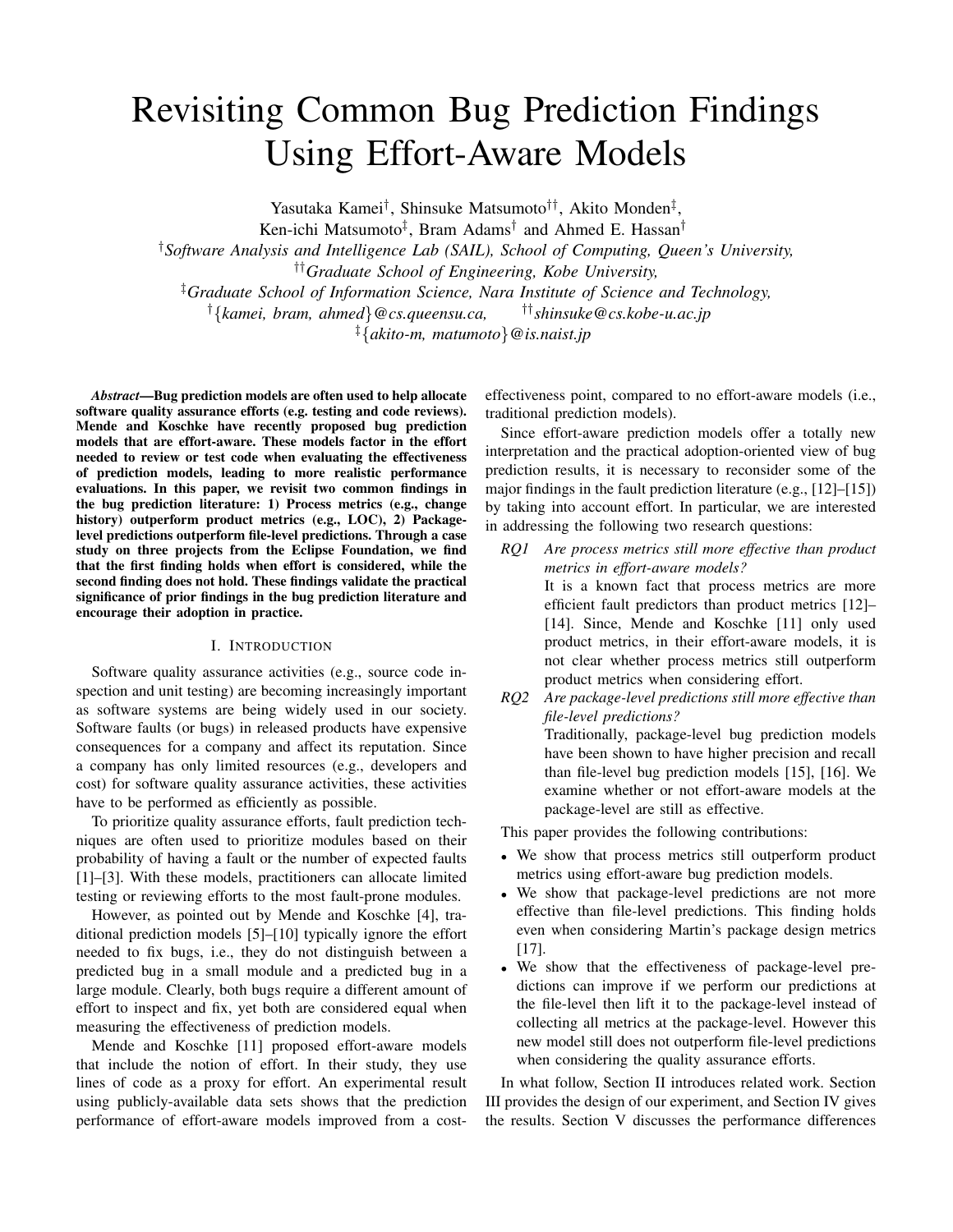between package-level and file-level predictions. Section VI presents the threats to validity and Section VII summarizes the paper.

## II. RELATED WORK

In this section, we discuss related work in fault prediction models and effort-aware models.

## *A. Fault prediction models*

Many fault prediction models have been proposed in literature [8]–[10], [18]–[20]. Zimmermann and Nagappan [10] have introduced the use of network analysis on dependency graphs for fault module prediction. They conducted an experiment using industrial datasets. The result of their experiment showed that network measures could identify 60% of the files developers considered as critical. Mizuno and Kikuno [8] applied a generic text discriminator (i.e., as Spam filter) to predict faults. They showed that their approach could classify 78% of the actual faulty files as fault-prone. Kim et al. [18] proposed a new bug prediction technique that works at the granularity of an individual file level change. Their classifier is trained using features (e.g., terms in the added delta source code and terms in the change log) extracted from a version archive such as CVS. They showed that their approach could classify the files as buggy or not, with a 78 percent accuracy. Ratzinger et al. [19] introduced non-refactoring and refactoring related features to predict faults with high performance. Our study evaluates the effect of well-known fault prediction models at the package-level instead of at the file-level.

There are also several studies on evaluation methods for prediction models [1], [4], [21], [22]. Lessmann et al. [21] proposed a framework for comparative software fault classification (i.e., fault-prone or not). They considered three sources for bias, such as, relying on accuracy indicators that are conceptually inappropriate for software fault prediction and cross-study comparisons. The AUC (Area Under the receiver operating characteristics Curve) was recommended as the primary accuracy indicator for comparative studies. More recently, Mende and Koschke [4] introduced a method for comparative fault density prediction based on the cost of quality assurance activities. In our study, the experiments for our two research questions are evaluated based on Mende and Koschke's method.

Some studies evaluated the performance of fault prediction models for package-level modules. Nagappan et al. [23] predicted the likelihood of post-release faults at the package-level using a regression model and principal component analysis. Schröter et al. [15] also predicted the number of faults at the package-level. In contrast to those studies, we evaluate the effect of prediction models on the costs of software quality assurance activities. Also, while these studies used a single technique for the prediction of package, such as lifting the file-level metrics up to the package-level, our study uses three techniques, in order to study the impact of these techniques on our findings.

## *B. Effort-Aware Models*

Many fault prediction studies evaluate the performance of prediction models that classify a module into fault-prone or not fault-prone [5], [7], [8], [10]. Test managers and quality managers identify fault-prone modules using a prediction model and allocate more test efforts to the modules that are detected to fault-prone.

However, the prediction model would not be effective because the costs of quality assurance activities are largely ignored. Conventional studies evaluate the prediction performance based on the assumption that the effort of test/inspection is the same across modules. The assumption is rarely true in many cases. Arisholm et al. [24] pointed out that the effort of testing or reviewing a module is roughly likely to be proportional to the size.

This paper evaluates the performance of prediction models in terms of effort as inspired by Mende and Koschke's study [11]. Their model considers the effort required to review a module (i.e., file or package) and predicts the relative risk  $R_{dd}(x)$  of a module:

$$
R_{dd}(x) = \frac{\#errors(x)}{E(x)},\tag{1}
$$

where  $\#errors(x)$  is the number of errors in a module and  $E(x)$  is defined as the effort required to test or inspect a module  $x$ . In this study, we use the lines of code as a measure of effort, similar to Mende and Koschke [11].

We use the  $P_{opt}$  evaluation metrics [4] to evaluate the prediction performance of models.  $P_{opt}$  is defined as the area  $\Delta_{opt}$  between the LOC-based cumulative lift charts of the optimal model and the prediction model (Figure 1). In the optimal model, all modules are ordered by the decreasing actual fault density. While in the predicted model, all modules are ordered by decreasing predicted fault density. As shown in the following equation, a larger  $P_{opt}$  value means a smaller difference between the optimal and predicted model.

$$
P_{opt} = 1 - \Delta_{opt} \tag{2}
$$

However, the minimum value of  $P_{opt}$  depends on the number of bugs in our dataset. In this study, we used a normalized value based on the following equation:

$$
Norm(P_{opt}) = \frac{P_{opt} - min(P_{opt})}{max(P_{opt}) - min(P_{opt})},
$$
\n(3)

where  $max(P_{opt})$  and  $min(P_{opt})$  are calculated on the LOCbased cumulative lift chart in which all modules are ordered by fault density.

# III. EXPERIMENT SETTING

In this section, we describe our experiment setting. We describe the modeling techniques and the data sources. We explain the recovery of bugs from software repositories.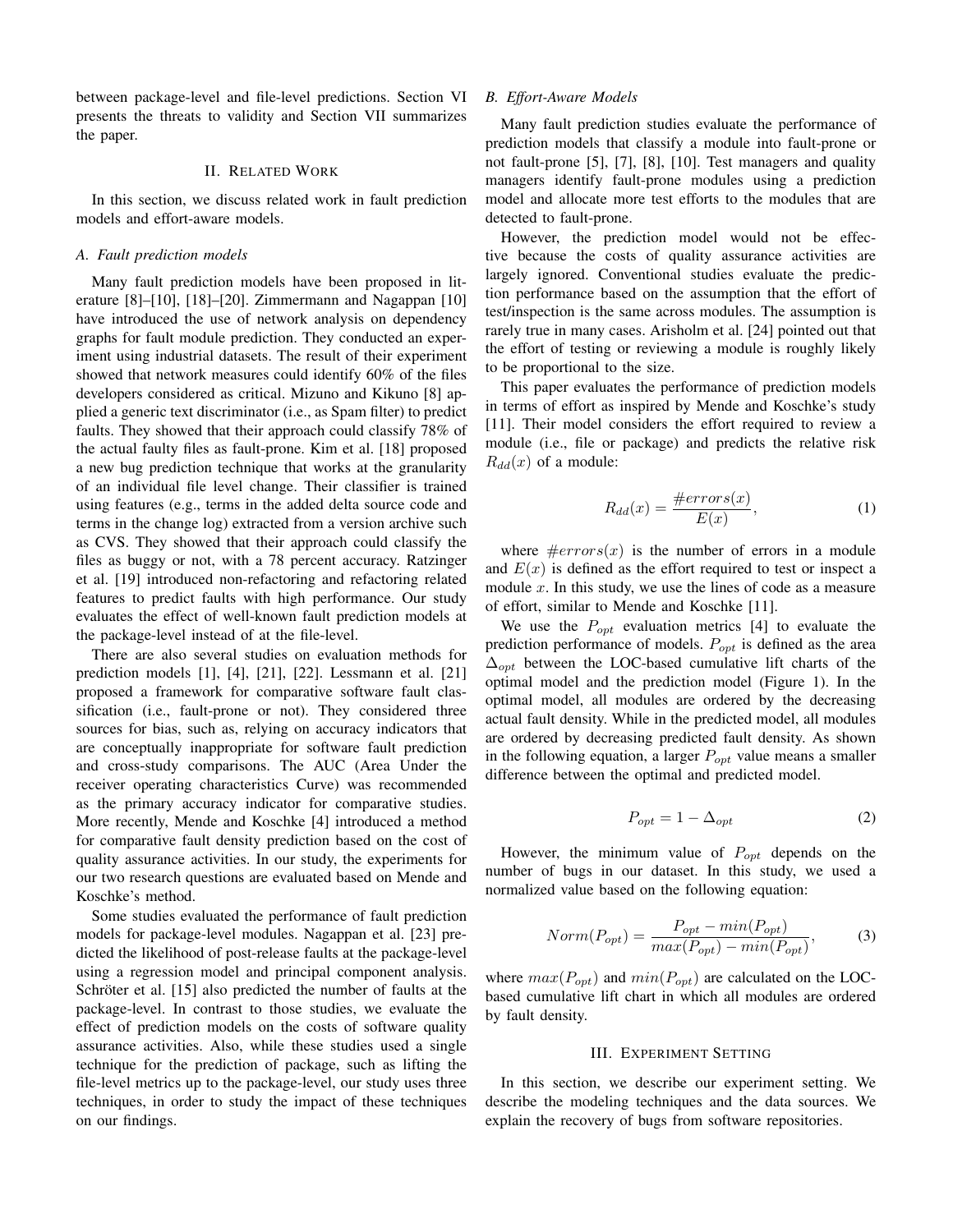|            | ver.             | $#$ of files | # of packages | Source lines of | # of faults | Fault density  |
|------------|------------------|--------------|---------------|-----------------|-------------|----------------|
|            |                  | $(*.$ java)  |               | code (KSLOC)    |             | (Faults/KSLOC) |
| Platform   | $\overline{3.0}$ | 4,629        | 376           | 611             | 3,030       | 4.96           |
|            | 3.1              | 5,462        | 439           | 738             | 3,191       | 4.32           |
|            | 3.2              | 6,512        | 552           | 883             | 2,571       | 2.91           |
| <b>JDT</b> | 3.0              | 2,961        | 173           | 471             | 1,343       | 2.85           |
|            | 3.1              | 3,328        | 185           | 574             | 1,403       | 2.44           |
|            | 3.2              | 3.908        | 234           | 673             | 638         | 0.95           |
| <b>PDE</b> | 3.0              | 723          | 56            | 90              | 156         | 1.73           |
|            | 3.1              | 873          | 64            | 114             | 73          | 0.64           |
|            | 3.2              | 1,105        | 76            | 145             | 294         | 2.03           |

TABLE I STATISTICS SUMMARY OF STUDIED PROJECTS

## *A. Used Modeling Techniques*

We use three well-known modeling techniques; regression model [25], regression tree [26] and random forest [27]. We used the statistical computing and graphics toolkit R [28] and its MASS, rpart and randomForest libraries to build the three models.

## *B. Used systems*

The target of our study is three subprojects within the Eclipse software system, one of the best-known open development platforms. We collected module (i.e., file and package) datasets from three versions (v.3.0, v.3.1 and v.3.2) in each subproject (Platform, JDT and PDE) from the Eclipse CVS repository. We consider a Java file as file-level and a *package* as package-level. For example, in case of /org/eclipse/jdt/core/ElementChangedEvent.java, the file is ElementChangedEvent.java and the package is org.eclipse.jdt.core. Table I summarizes the statistics of the used datasets.

## *C. Recovery of bugs*

To obtain the number of bugs in source code files, we implemented the SZZ algorithm [29]. This algorithm identifies when a bug was injected into the code and who injected it by linking



Fig. 1. Example of LOC-based Cumulative Lift Chart.

a version archive (such as CVS) to a bug tracking system (such as Bugzilla). The SZZ algorithm basically consists of three steps. First step, identifying the commit that fixes a bug, SZZ searches for keywords such as "Fixed" or "Bug" in the CVS comments. We used "bug", "fix", "defect" and "patch" as keywords and identified the commit that had the keyword and a digit number (e.g., bug 12345) as a bug-fix commit. The second step confirms whether that commit is really a bug-fix commit using information from Bugzilla. We link the digit number of the CVS comments to the bug number of Bugzilla. The commit is more likely to be a bug-fix commit if the author of the commit has been assigned to the identified bug report. Other, heuristics to confirm whether a commit is really a bugfix commit are discussed where [29]. The third step identifies when the bug is introduced, we use the CVS *diff* and *annotate* command (Figure 2). We locate fixed lines (e.g., line #3) of the bug-fix commit (rev. C) and original lines (e.g., line #3) of the previous commit (rev. B) using the *diff* command. We identify the most recent revision (rev. A) in which the original lines were changed using the *annotate* command. We consider the commit of the identified revision as the bug-introducing commit.

When we identify the dates of the introduction and fixing of a bug using the SZZ algorithm, we count that file A has one bug in v3.1 but file B has no bug in v3.1 because the bug of file B is already fixed before v3.1 (Figure 3). We used the Eclipse CVS repository and Eclipse Bugzilla reports provided by the MSR 2008 Mining Challenge [30].



Fig. 3. Example of Counting the Number of Bugs.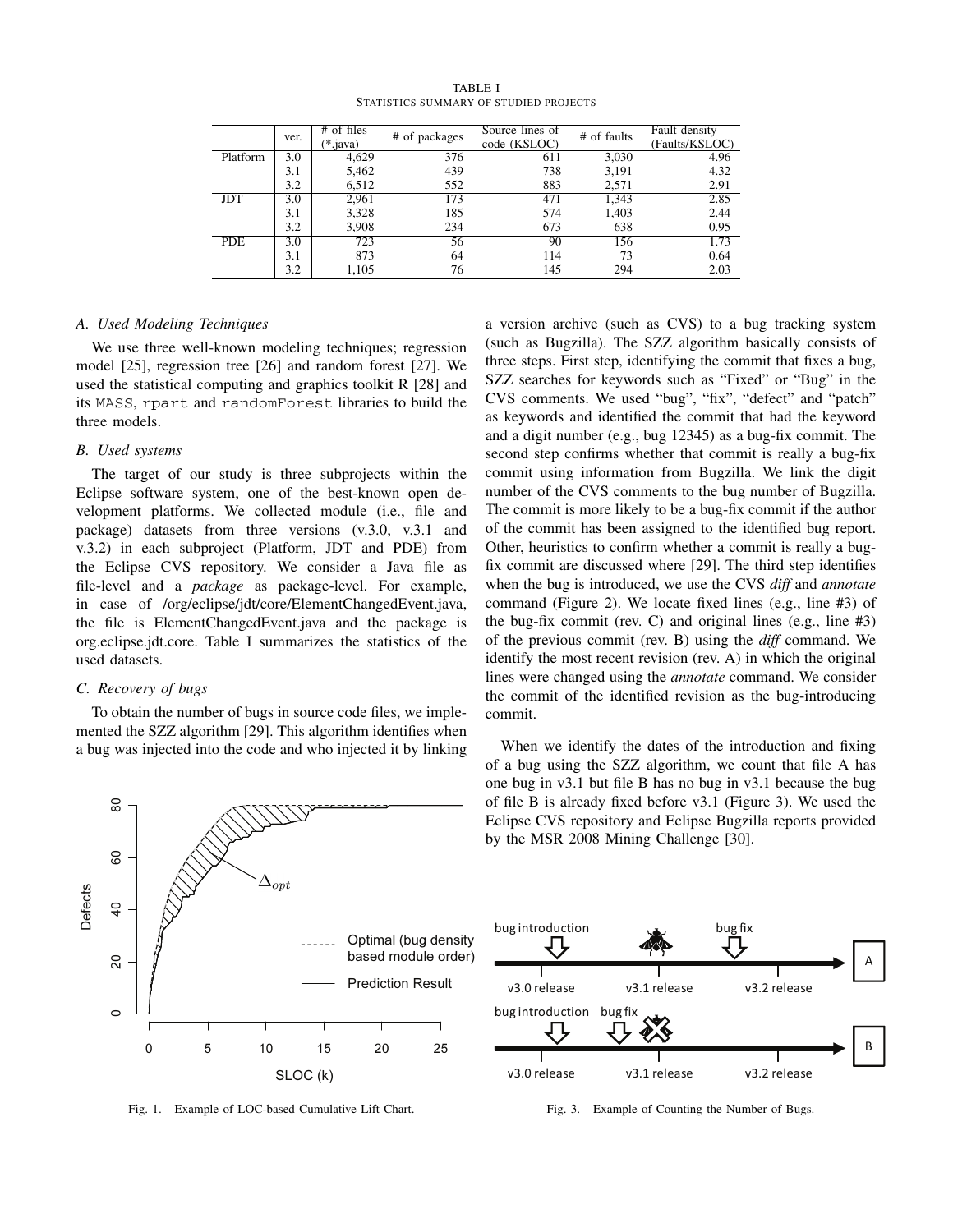

Fig. 2. Example of bug-fix and bug-introduction commits.

## IV. EXPERIMENTAL RESULTS

TABLE II MEASURED METRICS AT THE FILE-LEVEL

The goal of our experiment is to study the effect of effortaware models on prior findings in the bug prediction literature. We now present the results of our study with respect to our two research questions.

# *RQ1: Are process metrics still more effective than product metrics in the effort-aware models?*

**Overview.** In the experiment for RQ1, we compare models based on product metrics to models based on process metrics at the file-level. We apply these metrics to three well-known modeling techniques (regression model, regression tree, and random forest) and evaluate the prediction performance. We also study the performance of the product and process metrics when combined together.

**Motivation.** Several studies continue to show that process metrics are more effective than product metrics in predicting faulty modules [12]–[14]. Since, Mende and Koschke [11] only used product metrics, in their effort-aware models, it is not clear whether process metrics still outperform product metrics when considering effort.

**Used Metrics.** For our file-level analysis, we measure product metrics and process metrics (Table II). The product metrics measure the static structure of source code such as source lines of codes and McCabe's cyclomatic complexity. The product metrics are measured using the Eclipse Metrics plug-in [31].

For process metrics, we used the metrics proposed by Moser et al. [14]. The process metrics measure the change history of source code, such as the number of revisions and the number of times a file has been refactored. We wrote a script that calculates the process metrics from the change history (i.e., the Eclipse CVS repository).

Since many product and process metrics have a strong correlation with SLOC, we normalized metrics with a correlation coefficient that is higher than 0.4 by dividing by SLOC [32]. The normalized metrics were MLOC, NBD, PAR, VG, NOF, NOM, WMC, Codechurn, LOCAdded, LOCDeleted and Revisions.

**Model Building Approach.** In order to address our research questions, we build fault prediction models that are based on

|         | Metrics name      | Definition                                                         |
|---------|-------------------|--------------------------------------------------------------------|
| Product | SLOC <sup>3</sup> | Source Lines of Codes                                              |
| metrics | MLOC              | LOC executable                                                     |
|         | PAR               | Number of parameters                                               |
|         | NOF               | Number of attributes                                               |
|         | NOM               | Number of methods                                                  |
|         | <b>NORM</b>       | Number of overridden methods                                       |
|         | NSC               | Number of children                                                 |
|         | <b>NSF</b>        | Number of static attributes                                        |
|         | <b>NSM</b>        | Number of static methods                                           |
|         | <b>NBD</b>        | Nested block depth                                                 |
|         | VG                | Cyclomatic complexity                                              |
|         | DIT               | Depth of Inheritance Tree                                          |
|         | <b>LCOM</b>       | Lack of Cohesion of Methods                                        |
|         | <b>WMC</b>        | Number of Weighted Methods per                                     |
|         |                   | Class                                                              |
|         | <b>SIX</b>        | Specialization Index                                               |
|         |                   | (NORM+DIT)/NOM                                                     |
| Process | Codechurn         | Sum of (added lines of code - deleted                              |
| metrics |                   | lines of code)                                                     |
|         | LOCAdded          | Sum over all revisions of the lines of<br>code added to a file     |
|         | LOCDeleted        | Sum over all revisions of the lines of<br>code deleted from a file |
|         | <b>Revisions</b>  | Number of revisions of a file.                                     |
|         | Age               | Age of a file in weeks                                             |
|         | <b>BugFixes</b>   | Number of times a file was involved in                             |
|         |                   | a bug-fix transaction                                              |
|         | Refactorings      | Number of times a file has been refac-<br>tored                    |

product and process metrics. We use three modeling techniques (regression model, regression tree and random forest) to build the prediction models.

**Results of our Experiment.** We performed two types of evaluation analyses to study the performance of our experiments. The two analyses are: cross validation and cross-release prediction of post-release failures. For the cross-validation analysis, we randomly divided our module (i.e., files or packages) dataset into two sets with equal sizes. One of the datasets was used as training and the other was used as test. This division was repeated 20 times based on the experimental result by Kirsopp and Shepperd [33]. For the cross-release analysis, a training dataset was built from a past release of a project, and a test dataset was built from the following release. The cross-release evaluation leads to an evaluation in a more practical setting.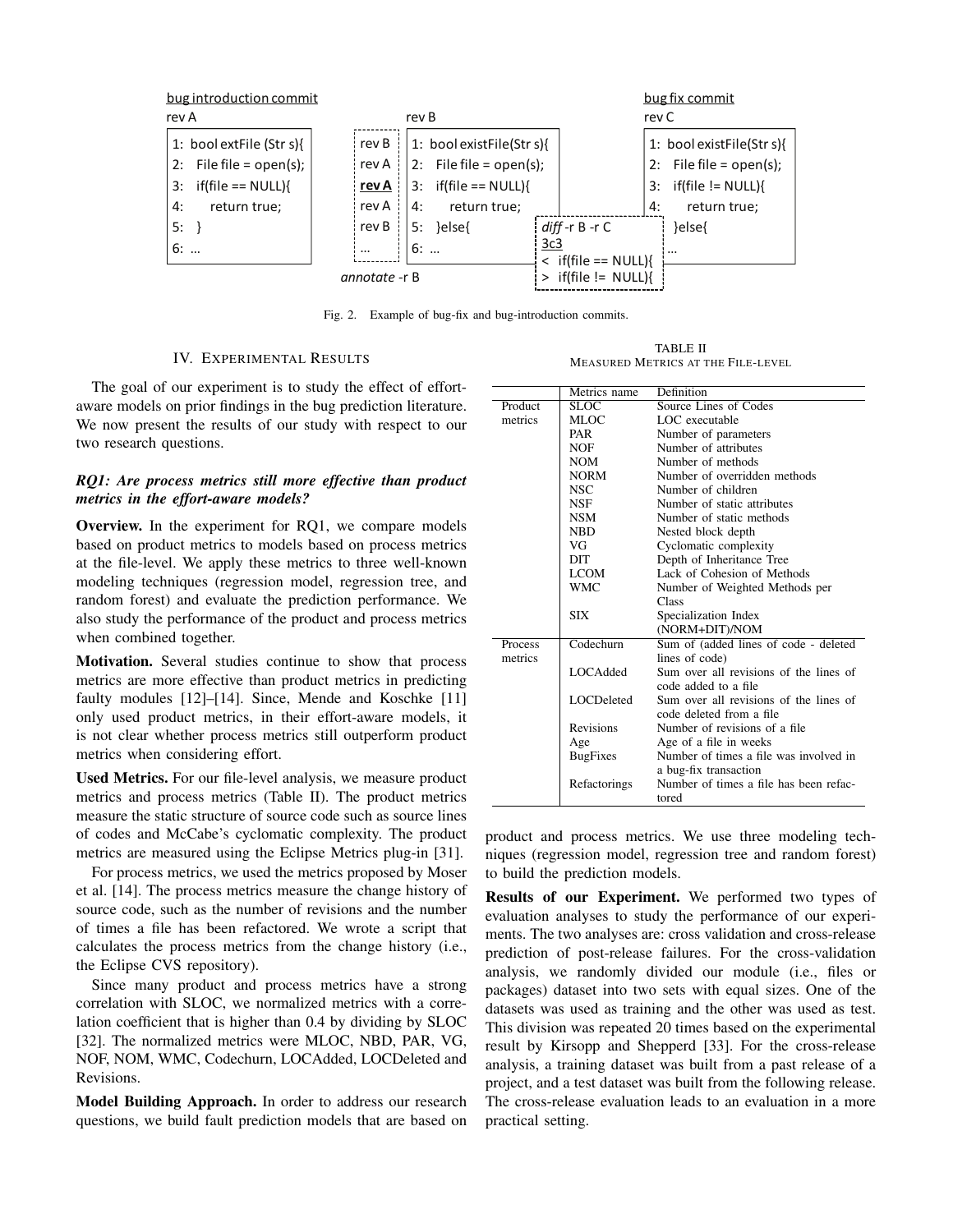## *Cross-validation analysis*

Table III shows the experimental results of our cross validation analysis at the file-level. The values in each row are the average value of  $P_{opt}$  for 20 iterations. A "\*" symbol next to a value indicates that it is the best performance among the combinations of the three metric types (product metrics, process metrics and both) and three modeling techniques (LM - linear model, RT - regression tree and RF - Random Forest). The value next to the "LOC" in the header of a table indicates the  $P_{opt}$  of a LOC based file order, which is the simplest classifier that orders files just by their decreasing size (LOC). In other words, if one were to just review files by picking the biggest files to review first then proceeding to smaller files. The value beside the 'LOC" is used as the baseline for the models.

We find that regardless of modeling techniques (LM, RT and RF), using process metrics is better than using product metrics. In the case of RF, the  $P_{opt}$  range of process metrics is from 0.80 to 0.94, while that of product metrics is from 0.56 to 0.75. Among the models, the improvement of  $P_{opt}$  by using process metrics is 0.07 at minimum (in PDE v3.0, RF) and 0.35 at maximum (in Platform v3.2, RF). The prediction performance of a combined model of product metrics and process metrics shows no difference from using only process metrics. We also note that using product metrics is better than LOC based file order. In short, process metrics outperform product metrics and combing both types of metrics does not lead to an improved performance.

## *Cross-release analysis*

Table VII shows the experimental results for the crossrelease analysis at the file-level. The values in each row are the value of  $P_{opt}$  for just a single iteration unlike the cross validation study. Similar to the experimental results of the cross validation study, process metrics show a better prediction performance than product metrics across all datasets. The improvement of  $P_{opt}$  using process metrics is 0.01 at minimum (in PDE v3.0, RT) and 0.43 at maximum (in PDE v3.0, LM). For product metrics, LM and RT are worse in some cases than the baseline (LOC based file) order, but RF is always better than LOC based file order. For process metrics, RF gives the best performance among three techniques for all datasets except PDE v.3.0  $\rightarrow$  v.3.1. Again, we find that process metrics outperform product metrics and combing both types of metrics does not lead to an improved performance.

Figure 4 shows the LOC-based cumulative lift charts of the random forest in Platform v.3.1  $\rightarrow$  v.3.2 of Table IV. We order all files by decreasing fault density. The x-axis shows the cumulative SLOC and the y-axis shows the cumulative number of bugs. The dashed line plots the cumulative lift chart for files ordered by decreasing actual (i.e., optimal) fault density, and solid line and dot-line plot the cumulative lit chart for files ordered by decreasing the predicted fault density of random forest using process metrics and product metrics. This result indicates that when we conduct a test on only 20% (of the lines) of all files based on the predicted fault density, we could

detect 29% of all faults using product metrics and 74% of all faults using process metrics. That is, using our bug predictions, we only need to spend 20% of the efforts that it would take to test all files to detect up to 74% of all faults. We find that process metrics outperform product metrics by a factor of 2.6(=74/29) when considering effort.

The performance of our product metrics are consistent with results reported earlier by Mende and Koschke's [11]. They showed that the result of random forest using only product metrics was 35% in Eclipse v.3.0.

Process metrics outperform product metrics as predictors of fault density when taking test effort into account.

# *RQ2: Are package-level predictions more effective than filelevel predictions?*

**Overview.** In the experiment for RQ2, we compare file-level predictions to package-level predictions. We compare the prediction performance of one file-level prediction against three types of package-level predictions. We use three modeling techniques (i.e., LM, RT and RF) to build these three packagelevel predictions.

**Motivation.** Traditionally, package-level bug prediction models have been shown to have higher precision and recall than file-level bug prediction models [15], [16]. We clarify whether or not effort-aware models at the package-level module are still more effective.

**Used Metrics.** For package-level predictions, in addition to product metrics and process metrics, we use the metrics suite proposed by Martin [17]. Table V shows the Martin metrics used in our study. Martin's package design metrics indicate instability (Ca, Ce, I) and abstractness (NA, NC, A) of packages, and imbalance (D) of the instability and the abstractness. In this paper, we consider that a highly instable package is likely to have many bugs because when classes that



Fig. 4. File-level: LOC-based Cumulative Lift Chart for Product Metrics v.s. Process Metrics (RF, Platform v3.1→v3.2).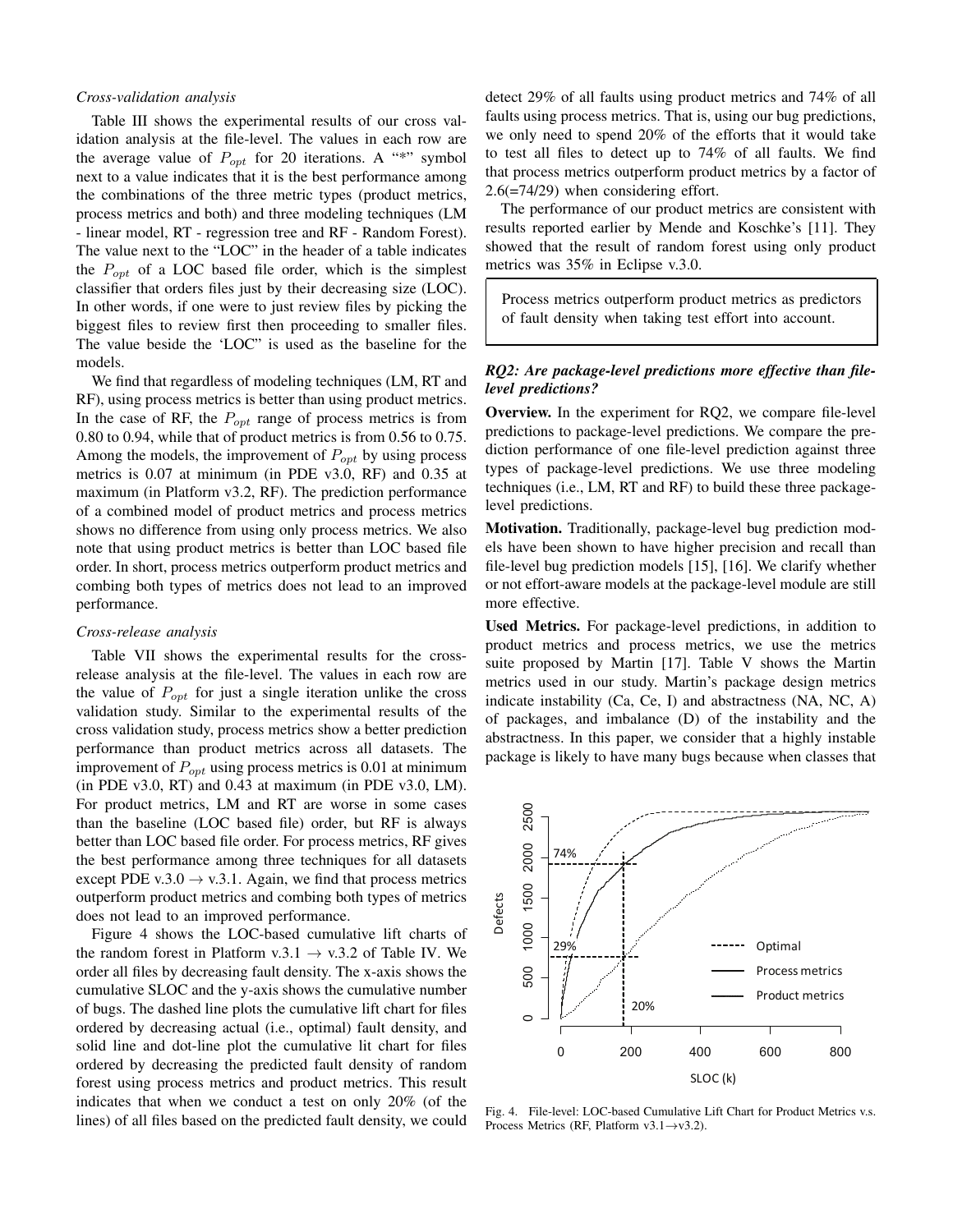#### TABLE III

FILE-LEVEL: EXPERIMENTAL RESULT FOR PRODUCT METRICS V.S. PROCESS METRICS (CROSS-VALIDATION)

| (a) Platform                                                                                              |      |                      |         |      |                       |         |                      |      |         |  |  |  |
|-----------------------------------------------------------------------------------------------------------|------|----------------------|---------|------|-----------------------|---------|----------------------|------|---------|--|--|--|
| $P_{opt}$                                                                                                 |      | $v.3.0$ (LOC : 0.49) |         |      | v.3.1 (LOC : $0.46$ ) |         | $v.3.2$ (LOC : 0.43) |      |         |  |  |  |
|                                                                                                           | M    | RТ                   | RF      |      |                       | RF      | LМ                   |      | RF      |  |  |  |
| Product                                                                                                   | 0.59 | 0.52                 | 0.56    | 0.58 | 0.54                  | 0.58    | 0.60                 | 0.54 | 0.59    |  |  |  |
| Process                                                                                                   | 0.81 | 0.80                 | 0.87    | 0.82 | 0.83                  | 0.89    | 0.90                 | 0.89 | $0.94*$ |  |  |  |
| $Proof. + Proc.$                                                                                          | 0.83 | 0.80                 | $0.88*$ | 0.85 | 0.83                  | $0.90*$ | 0.90                 | 0.88 | 0.93    |  |  |  |
| DT. Dograppion Trac<br>$\cdot$ D <sub>oot</sub> Dorformance<br>LM. Linger Model<br>$DE.$ Dandom $E$ oroet |      |                      |         |      |                       |         |                      |      |         |  |  |  |

| *: Best Performance | LM: Linear Model | RT: Regression Tree | RF: Random Forest |
|---------------------|------------------|---------------------|-------------------|
|                     |                  |                     |                   |

| $(b)$ JDT        |      |                      |         |      |                       |         |                      |      |         |  |  |  |  |
|------------------|------|----------------------|---------|------|-----------------------|---------|----------------------|------|---------|--|--|--|--|
| $P_{opt}$        |      | $v.3.0$ (LOC : 0.50) |         |      | v.3.1 (LOC : $0.54$ ) |         | $v.3.2$ (LOC : 0.47) |      |         |  |  |  |  |
|                  | LM.  | RT                   | RF      | LМ   | RT                    | RF      | 'M                   | RТ   | RF      |  |  |  |  |
| Product          | 0.55 | 0.50                 | 0.57    | 0.54 | 0.56                  | 0.61    | 0.52                 | 0.56 | 0.60    |  |  |  |  |
| Process          | 0.80 | 0.80                 | $0.86*$ | 0.74 | 0.76                  | 0.80    | 0.75                 | 0.78 | 0.83    |  |  |  |  |
| $Proof. + Proc.$ | 0.76 | 0.73                 | 0.82    | 0.79 | 0.78                  | $0.87*$ | 0.74                 | 0.76 | $0.85*$ |  |  |  |  |

| (c) PDE          |      |                      |         |      |                       |         |                      |      |         |  |  |  |
|------------------|------|----------------------|---------|------|-----------------------|---------|----------------------|------|---------|--|--|--|
| $P_{opt}$        |      | $v.3.0$ (LOC : 0.53) |         |      | v.3.1 (LOC : $0.60$ ) |         | $v.3.2$ (LOC : 0.51) |      |         |  |  |  |
|                  | LM.  | RT                   | RF      | LM.  | RT                    | RF      | LM.                  |      | RF      |  |  |  |
| Product          | 0.61 | 0.58                 | 0.75    | 0.62 | 0.67                  | 0.66    | 0.50                 | 0.49 | 0.61    |  |  |  |
| Process          | 0.78 | 0.78                 | 0.82    | 0.78 | 0.77                  | $0.83*$ | 0.78                 | 0.83 | $0.84*$ |  |  |  |
| $Proof. + Proc.$ | 0.75 | 0.75                 | $0.84*$ | 0.82 | 0.74                  | 0.78    | 0.76                 | 0.73 | 0.81    |  |  |  |

TABLE IV FILE-LEVEL: EXPERIMENTAL RESULT FOR PRODUCT METRICS V.S. PROCESS METRICS (CROSS-RELEASE)

| (a) Platform     |      |                           |         |                           |             |                           |             |      |         |  |  |  |
|------------------|------|---------------------------|---------|---------------------------|-------------|---------------------------|-------------|------|---------|--|--|--|
| $P_{opt}$        |      | $v.3.0 \rightarrow v.3.1$ |         | $v.3.1 \rightarrow v.3.2$ |             | $v.3.1 \rightarrow v.3.2$ |             |      |         |  |  |  |
|                  |      | (LOC: 0.45)               |         |                           | (LOC: 0.43) |                           | (LOC: 0.43) |      |         |  |  |  |
|                  | LM   | RT                        | RF      | LM.                       | RT          | RF                        | LM          | RT   | RF      |  |  |  |
| Product          | 0.59 | 0.53                      | 0.61    | 0.53                      | 0.49        | 0.57                      | 0.58        | 0.54 | 0.64    |  |  |  |
| Process          | 0.81 | 0.82                      | $0.87*$ | 0.82                      | 0.86        | $0.91*$                   | 0.85        | 0.86 | $0.92*$ |  |  |  |
| $Proof. + Proc.$ | 0.82 | 0.77                      | $0.87*$ | 0.83                      | 0.82        | $0.91*$                   | 0.87        | 0.84 | $0.92*$ |  |  |  |

| (b) JDT          |             |                           |         |      |                           |         |      |                           |         |  |  |
|------------------|-------------|---------------------------|---------|------|---------------------------|---------|------|---------------------------|---------|--|--|
| $P_{opt}$        |             | $v.3.0 \rightarrow v.3.1$ |         |      | $v.3.1 \rightarrow v.3.2$ |         |      | $v.3.1 \rightarrow v.3.2$ |         |  |  |
|                  | (LOC: 0.54) |                           |         |      | (LOC: 0.47)               |         |      | (LOC: 0.47)               |         |  |  |
|                  | LM          | RT                        | RF      | LМ   | RT                        | RF      | LM   | RT                        | RF      |  |  |
| Product          | 0.48        | 0.55                      | 0.58    | 0.52 | 0.52                      | 0.54    | 0.52 | 0.53                      | 0.62    |  |  |
| Process          | 0.76        | 0.75                      | $0.80*$ | 0.76 | 0.76                      | $0.82*$ | 0.80 | 0.77                      | $0.84*$ |  |  |
| $Proof. + Proc.$ | 0.72        | 0.71                      | 0.79    | 0.73 | 0.74                      | 0.81    | 0.75 | 0.78                      | 0.83    |  |  |

| (c) PDE          |         |                           |      |                           |             |                           |             |      |      |  |  |  |
|------------------|---------|---------------------------|------|---------------------------|-------------|---------------------------|-------------|------|------|--|--|--|
| $P_{opt}$        |         | $v.3.0 \rightarrow v.3.1$ |      | $v.3.1 \rightarrow v.3.2$ |             | $v.3.1 \rightarrow v.3.2$ |             |      |      |  |  |  |
|                  |         | (LOC: 0.59)               |      |                           | (LOC: 0.50) |                           | (LOC: 0.50) |      |      |  |  |  |
|                  | LM      | RT                        | RF   | LM                        | RT          | RF                        | LM          | RT   | RF   |  |  |  |
| Product          | 0.41    | 0.65                      | 0.74 | 0.50                      | 0.53        | 0.58                      | 0.49        | 0.51 | 0.58 |  |  |  |
| Process          | $0.84*$ | 0.66                      | 0.83 | 0.71                      | 0.67        | $0.76*$                   | 0.72        | 0.56 | 0.73 |  |  |  |
| $Proof. + Proc.$ | 0.82    | 0.65                      | 0.83 | 0.70                      | 0.68        | 0.73                      | $0.74*$     | 0.55 | 0.68 |  |  |  |

the package depends on are modified then the package needs to be modified too increasing the chances that a bug might be introduced. We also consider that a low-abstractness package is likely to have many bugs because many program logics could be implemented in the package. Additionally, we expect that a highly imbalanced package is likely to have many bugs because the design quality of the package might be worse.

**Model Building Approach.** When building a file-level prediction model, product metrics and process metrics can be used as is. However, since a package consists of multiple modules (i.e., files), we either need to lift the file-level metrics up to the package-level or use special package-level metrics (e.g., Martin's metrics). Figure 5 shows an overview of the construction process of package-level prediction model. B0 File(Prod. + Proc.) shows building a file-level prediction

model. In this paper, we use the following building methods for the prediction of packages in the experiment.

# **B1 Lifting the file-level metrics up to the packagelevel**

First, this building method measures metrics at the file-level and calculates representative value (e.g., maximum and median) in each package. For example, if there are three files in package with a cyclomatic complexity of 8, 4 and 2, then the representative value for the package is 8 in the case of median. Next, this building method predicts the fault density of a package. This method has been used in other studies [23]. We use the mean for this study.

**B2 Metrics for package-level modules**

This building method measures the metrics that can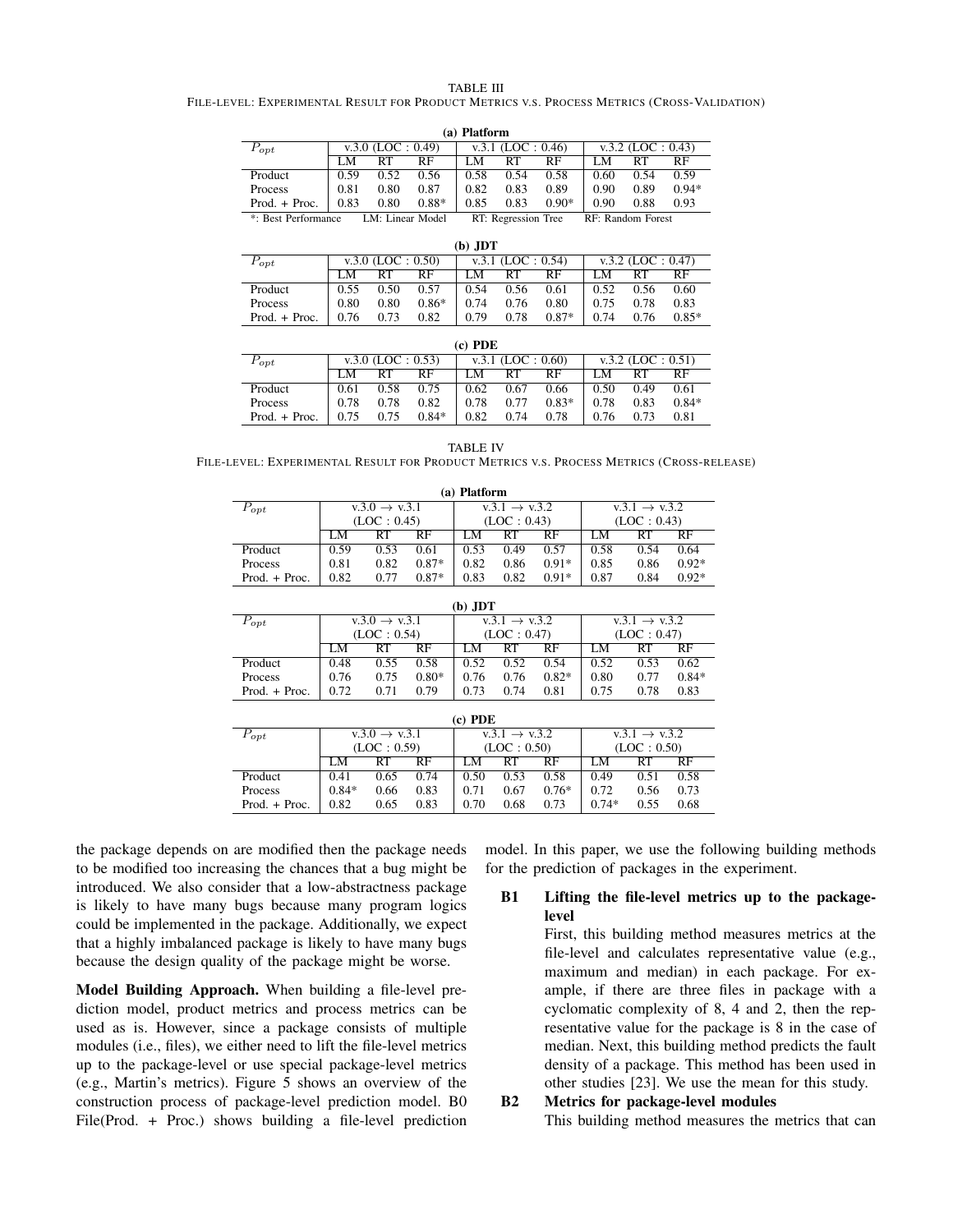

Fig. 5. Overview of the construction process of prediction models.

TABLE V MEASURED METRICS AT THE PACKAGE-LEVEL

| Name | Definition                                              |
|------|---------------------------------------------------------|
| Ca   | Number of classes outside this package that depend on   |
|      | classes within this package                             |
| Cе   | Number of classes inside this package that depend on    |
|      | classes outside this package. We ignore dependencies to |
|      | standard libraries such as java.* and javax.*.          |
| I    | Instability $I = Ce/(Ca + Ce)$                          |
| NA   | Number of abstract classes                              |
| NC   | Number of concrete classes                              |
| A    | Abstractness $A = NA/(NA + NC)$                         |
|      | Distance from the Main Sequence $ A + I - 1 $           |
|      | Main Sequence: balance between $A$ and $I$ that is, 1   |

be directly collected at the package-level. We use Martin' package-level metrics and predict the fault density at the package-level. To our knowledge, no study has reported the effects of Martin metrics on fault density prediction.

# **B3 Lifting file-level prediction results to the packagelevel**

Instead of lifting metrics, we lift prediction results. First, this building method measures metrics at the file-level and predicts the fault density of each file. Next, this method lifts the file-level fault density predictions to the package-level while taking into account the SLOC of a file since we lift density values not basic bug counts. To our knowledge, this paper represents the first experiment to ever consider this method of building package-level predictions.

**Results of our experiment.** The presentation of our results follows the same style as done in RQ1.

## *Cross-validation analysis*

Table VI shows the experimental results using a cross validation analysis. The values in each row are the average value of  $P_{opt}$  for 20 iterations. A "\*" symbol next to a value indicates that it is the best performance in a particular dataset (i.e., project). Package(LiftUp) is the result of lifting file-level combined process and product predictions (File(Prod. + Proc.)) to the package-level.

There is little difference between File(Prod. + Proc.) and Package(LiftUp). For example, in the case of RF, the  $P_{\text{opt}}$ range of File(Prod.  $+$  Proc.) is from 0.78 to 0.93, while that of Package(LiftUp) is from 0.81 to 0.93.

We find that the prediction performance of Package(LiftUp) using random forests is the best for all 3 datasets across three releases. On the other hand, the prediction performance of Package(Martin) is the worst for all three datasets across the three releases.

## *Cross-release analysis*

Table VII shows the experimental results on a cross-release study. The values in each row are the value of  $P_{opt}$  for 1 iteration unlike the cross validation study. The result shows a somewhat similar tendency as the cross validation study. There is little difference between File(Prod. + Proc.) and Package(LiftUp).

The result show that Package(LiftUp) is better than the Package(Prod. + Proc.) and the Package(Martin). In the case of RF, the  $P_{opt}$  range of Package(LiftUp) is from 0.72 to 0.93, while those of Package(Prod. + Proc.) and Package(Martin) are from 0.51 to 0.89 and from 0.48 and 0.71.

Figures 6 and 7 show the LOC-based cumulative lift charts of the best performance of File(Prod. + Proc.) and Package(LiftUp) from Table VII. We order all files/packages by decreasing fault density. The x-axis shows the cumulative SLOC and the y-axis shows the cumulative number of bugs. The dashed line plots the cumulative lift chart for files ordered by decreasing actual (i.e., optimal) fault density, and solid line plots the cumulative lift chart for files ordered by decreasing the predicted fault density of random forest. Note that the cumulative lift charts of the optimal fault density is different between file-level and package-level because the distribution of faults inside the dataset is different at file-level versus the package-level.

Figures 6 and 7 indicate that when we conduct a test on 20% (of the lines) of all files/packages based on the predicted fault density, we could detect 74% and 62% of the faults at the file-level and package-level respectively. That is, we only need to spend 20% of the efforts that it would take to test all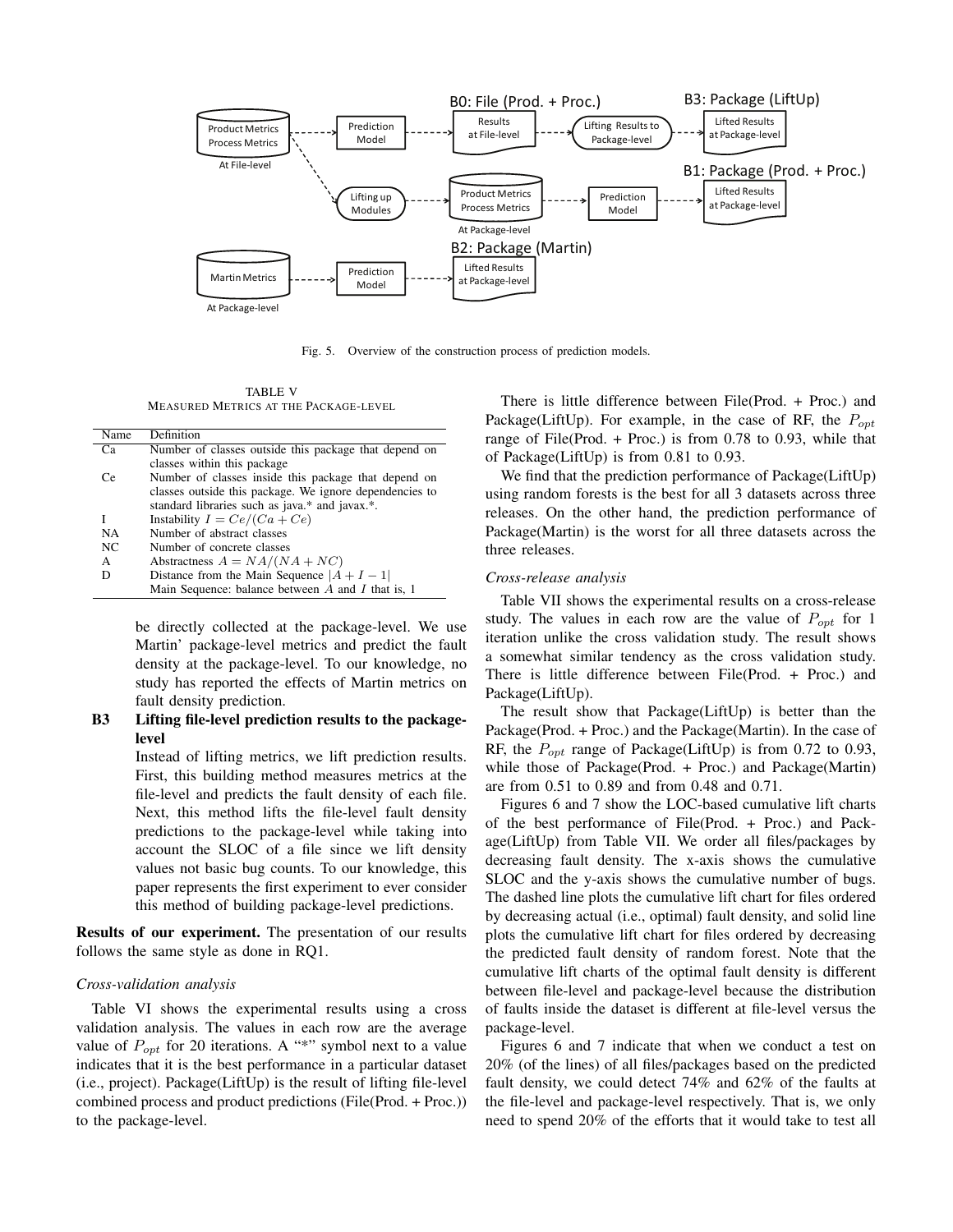#### TABLE VI

# EXPERIMENTAL RESULT FOR FILE-LEVEL V.S. PACKAGE-LEVEL (CROSS-VALIDATION)  $(4)$  **Platform**

|                         |       |      | (а) гіаногіп |      |       |         |       |      |         |
|-------------------------|-------|------|--------------|------|-------|---------|-------|------|---------|
| $r_{opt}$               | v.3.0 |      |              |      | v.3.1 |         | v.3.2 |      |         |
|                         | LM    | RT   | RF           | LM   | RT    | RF      | M     | RТ   | RF      |
| File (Prod. $+$ Proc.)  | 0.83  | 0.80 | 0.88         | 0.85 | 0.83  | 0.90    | 0.90  | 0.88 | $0.93*$ |
| Package (Prod. + Proc.) | 0.82  | 0.79 | 0.84         | 0.82 | 0.83  | 0.88    | 0.89  | 0.85 | 0.91    |
| Package (Martin)        | 0.65  | 0.56 | 0.57         | 0.55 | 0.60  | 0.60    | 0.54  | 0.59 | 0.52    |
| Package (LiftUp)        | 0.86  | 0.87 | $0.90*$      | 0.88 | 0.89  | $0.92*$ | 0.90  | 0.92 | $0.93*$ |

|                         | (b) JDT |       |         |      |       |         |       |      |         |  |  |  |
|-------------------------|---------|-------|---------|------|-------|---------|-------|------|---------|--|--|--|
| $P_{opt}$               |         | v.3.0 |         |      | v 3.1 |         | v.3.2 |      |         |  |  |  |
|                         | LM      | RT    | RF      | LΜ   | RT    | RF      | LM.   | RT   | RF      |  |  |  |
| File (Prod. $+$ Proc.)  | 0.76    | 0.73  | $0.82*$ | 0.79 | 0.78  | $0.87*$ | 0.74  | 0.76 | 0.85    |  |  |  |
| Package (Prod. + Proc.) | 0.56    | 0.67  | 0.74    | 0.72 | 0.70  | 0.72    | 0.75  | 0.75 | 0.83    |  |  |  |
| Package (Martin)        | 0.49    | 0.39  | 0.46    | 0.66 | 0.63  | 0.60    | 0.54  | 0.57 | 0.50    |  |  |  |
| Package (LiftUp)        | 0.76    | 0.76  | $0.82*$ | 0.79 | 0.83  | $0.87*$ | 0.75  | 0.82 | $0.87*$ |  |  |  |

| (c) PDE                 |       |      |         |         |      |      |       |      |           |
|-------------------------|-------|------|---------|---------|------|------|-------|------|-----------|
| $P_{opt}$               | v.3.0 |      |         | v.3.1   |      |      | v.3.2 |      |           |
|                         | LM.   | RT   | RF      | LM.     | RT   | RF   | LМ    | RT   | <b>RF</b> |
| File (Prod. $+$ Proc.)  | 0.75  | 0.75 | 0.84    | 0.82    | 0.74 | 0.78 | 0.76  | 0.73 | 0.81      |
| Package (Prod. + Proc.) | 0.72  | 0.72 | 0.74    | 0.83    | 0.83 | 0.78 | 0.63  | 0.73 | 0.71      |
| Package (Martin)        | 0.46  | 0.50 | 0.56    | 0.47    | 0.54 | 0.26 | 0.60  | 0.58 | 0.53      |
| Package (LiftUp)        | 0.76  | 0.78 | $0.88*$ | $0.84*$ | 0.75 | 0.81 | 0.76  | 0.82 | $0.85*$   |

TABLE VII

EXPERIMENTAL RESULT FOR FILE-LEVEL V.S. PACKAGE-LEVEL (CROSS-RELEASE)

| (a) Platform            |                           |      |         |                           |      |         |                           |      |         |  |
|-------------------------|---------------------------|------|---------|---------------------------|------|---------|---------------------------|------|---------|--|
| $P_{opt}$               | $v.3.0 \rightarrow v.3.1$ |      |         | $v.3.0 \rightarrow v.3.2$ |      |         | $v.3.1 \rightarrow v.3.2$ |      |         |  |
|                         | LM                        | RT   | RF      | LM                        | RT   | RF      | LM.                       | RT   | RF      |  |
| File (Prod. $+$ Proc.)  | 0.82                      | 0.77 | 0.87    | 0.83                      | 0.82 | 0.91    | 0.87                      | 0.84 | 0.92    |  |
| Package (Prod. + Proc.) | 0.81                      | 0.72 | 0.85    | 0.79                      | 0.82 | 0.84    | 0.87                      | 0.83 | 0.89    |  |
| Package (Martin)        | 0.63                      | 0.62 | 0.71    | 0.66                      | 0.56 | 0.63    | 0.61                      | 0.56 | 0.63    |  |
| Package (LiftUp)        | 0.86                      | 0.87 | $0.90*$ | 0.81                      | 0.90 | $0.92*$ | 0.86                      | 0.92 | $0.93*$ |  |

| (b) JDT                 |                           |      |         |                           |      |         |                           |      |         |  |
|-------------------------|---------------------------|------|---------|---------------------------|------|---------|---------------------------|------|---------|--|
| $P_{opt}$               | $v.3.0 \rightarrow v.3.1$ |      |         | $v.3.0 \rightarrow v.3.2$ |      |         | $v.3.1 \rightarrow v.3.2$ |      |         |  |
|                         | LM                        | RT   | RF      | LM                        | RT   | RF      | LМ                        | RT   | RF      |  |
| File (Prod. + Proc.)    | 0.72                      | 0.71 | $0.79*$ | 0.73                      | 0.74 | $0.81*$ | 0.75                      | 0.78 | 0.83    |  |
| Package (Prod. + Proc.) | 0.50                      | 0.52 | 0.51    | 0.54                      | 0.72 | 0.71    | 0.78                      | 0.74 | 0.74    |  |
| Package (Martin)        | 0.42                      | 0.38 | 0.58    | 0.48                      | 0.37 | 0.52    | 0.53                      | 0.52 | 0.61    |  |
| Package (LiftUp)        | 0.65                      | 0.69 | 0.72    | 0.72                      | 0.79 | 0.80    | 0.81                      | 0.84 | $0.85*$ |  |

| (c) PDE                 |                           |      |         |      |                           |         |                           |      |      |  |
|-------------------------|---------------------------|------|---------|------|---------------------------|---------|---------------------------|------|------|--|
| $P_{opt}$               | $v.3.0 \rightarrow v.3.1$ |      |         |      | $v.3.0 \rightarrow v.3.2$ |         | $v.3.1 \rightarrow v.3.2$ |      |      |  |
|                         | LM                        | RT   | RF      | M    | RT                        | RF      | LМ                        | RT   | RF   |  |
| File (Prod. $+$ Proc.)  | 0.82                      | 0.65 | 0.83    | 0.70 | 0.68                      | 0.73    | $0.74*$                   | 0.55 | 0.68 |  |
| Package (Prod. + Proc.) | 0.87                      | 0.88 | 0.85    | 0.65 | 0.58                      | 0.61    | 0.64                      | 0.59 | 0.63 |  |
| Package (Martin)        | 0.69                      | 0.75 | 0.70    | 0.59 | 0.61                      | 0.57    | 0.54                      | 0.55 | 0.48 |  |
| Package (LiftUp)        | $0.89*$                   | 0.57 | $0.89*$ | 0.71 | 0.77                      | $0.79*$ | $0.74*$                   | 0.64 | 0.73 |  |

files to detect up to 74% and 62% of all faults using file-level and package-level model. In short, the file-level model is 20% better than the package-level model.

There is little difference between  $P_{opt}$  of the file-level and package-level when taking test effort into account. However, file-level predictions are more effective than package-level prediction, since only 20% of test effort is needed to detect up to 74% of all faults. Also, we find that lifting up prediction results is better than building package-level models using lifted metrics.

## V. SUMMARY AND ANALYSIS

In this paper, we evaluated the prediction performance of effort-aware models at the file-level and package-level using three data sets collected from the Eclipse Platform. Our results indicated that, at the file-level, process metrics outperform product metrics as predictors of fault density in effort-aware models, and random forest is the best prediction model among the three models.

To illustrate the impact of product metrics and process metrics, we use *IncNodePurity* in the output of the R randomForest library [34]. IncNodePurity shows the mean decrease in node impurity. That is, a higher IncNodePurity means that a variable plays a more important role in a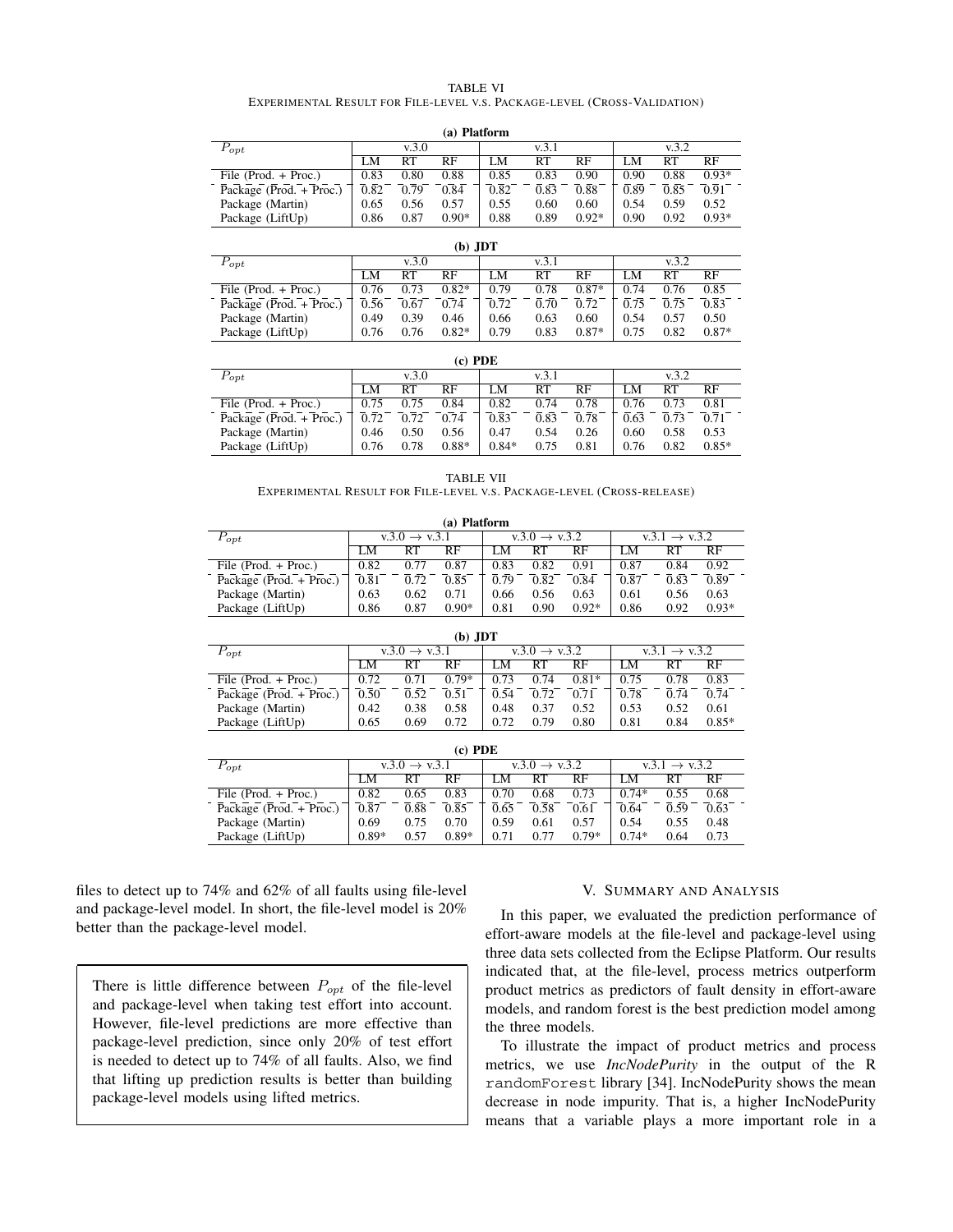built prediction model. Figure 8 shows IncNodePurity, sorted decreasingly from top to bottom, of the metrics as assigned by the random forest (Prod. + Proc.) for Platform v.3.1  $\rightarrow$ v.3.2. The top five metrics are all process metrics (Revisions, BugFixes, Age, LOCDeleted and Codechurn). By using random forest and process metrics, test managers and quality managers could allocate inspection/test effort to find faulty modules more effectively.

For package-level prediction, the prediction performance of Martin metrics is the worst for all three datasets. To illustrate this, we build a random forest using the 7 Martin metrics and the 22 lifted-up product metrics and process metrics in Platform v.3.1  $\rightarrow$  v.3.2 and calculated the IncNodePurity. None of the Martin metrics show up in the top five metrics. The highest three positions in the 29 metrics are positions 10(Ce),



Fig. 6. LOC-based Cumulative Lift Chart at the File-level (RF, Platform  $v3.1 \rightarrow v3.2$ ).

17(D) and 21(I).

There is little difference between  $P_{opt}$  at the file and package-level. However, we find that if we test 20% of all modules based on the predicted fault density, we would detect 74% of faults using file-level models and 62% of faults using package-level models. Such performance shows that fault density prediction model at the file-level is more effective than that at package-level.

## VI. THREATS TO VALIDITY

In this section, we discuss the threats to the validity of our work. We use a dataset collected from one foundation. In Tables III and IV, and Tables VI and VII, we can see that the tendency of evaluation value  $P_{\text{out}}$  is similar in three subprojects and three versions. We need to analyze other open source and closed source systems to generalize our findings.

This study uses the lines of code as a measure of effort, similar to Mende and Koschke [11], because Arisholm et al. [24] pointed out that the effort is likely to be proportional to the size. Replicated studies using other measures (e.g., McCabe cyclomatic complex) of effort will be useful to assess the generalizability of our findings.

We use linear regression, regression tree, and random forest techniques to evaluate the effect of the effort-aware models, since these modeling techniques are well-known for bug prediction. However, using other modeling techniques may produce different results. We also use the mean value to build package-level models using lifted metrics. Using other representative values (e.g., maximum and median) may lead to different results.

This study obtains the number of bugs in source code files using the SZZ algorithm. The algorithm is commonly used in fault prediction research [8] and [14], but has the limitation that faults not recorded in CVS log comments cannot be collected. Further research is required to improve the accuracy of faults collection from repositories.





62%

2500

2000

Fig. 7. LOC-based Cumulative Lift Chart at the Package-level (RF, Platform  $v3.1 \rightarrow v3.2$ ).

Fig. 8. IncNodePurity of metrics as assigned by the random forest at the File-level (RF, Platform  $v3.1 \rightarrow v3.2$ ).